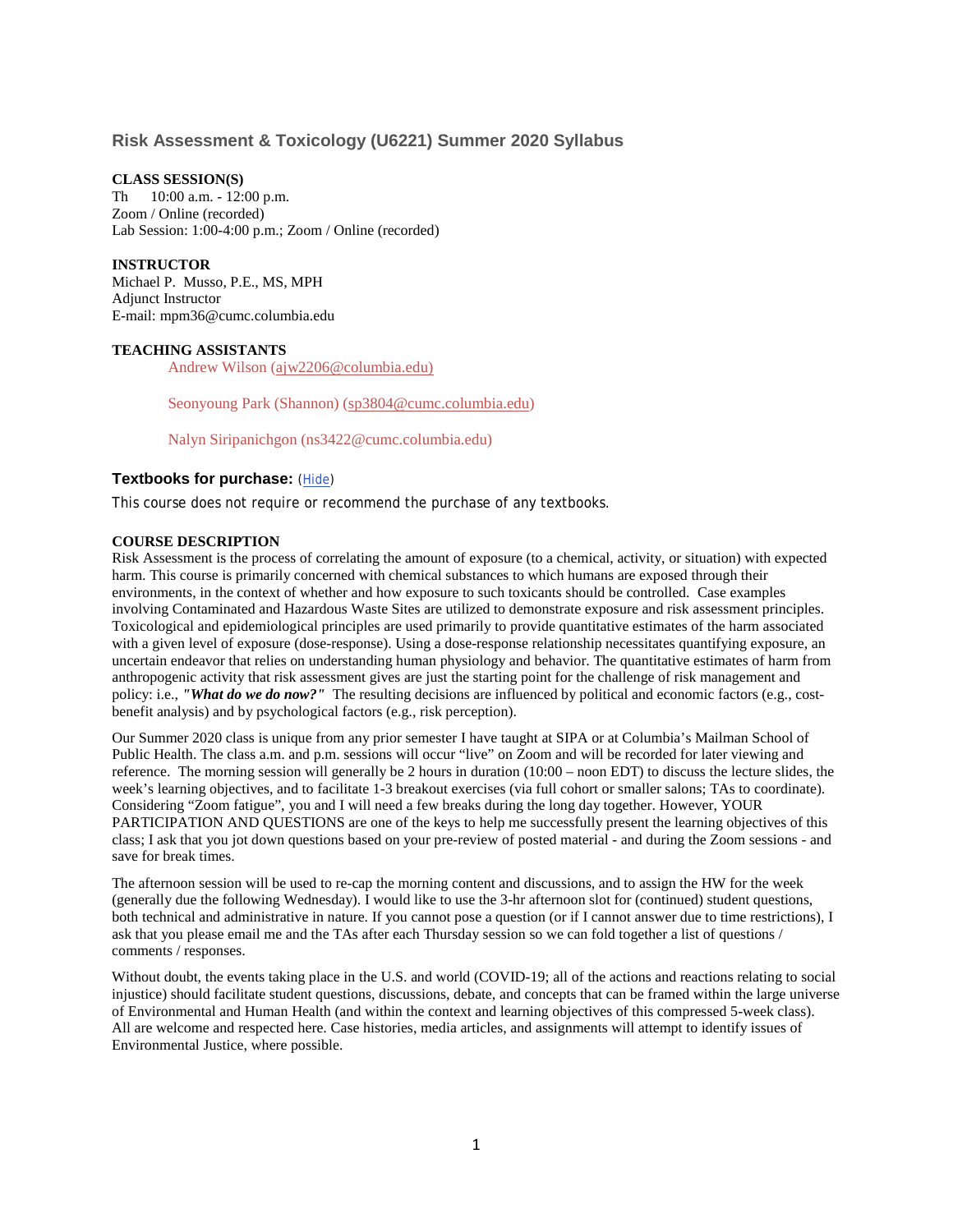### **PREREQUISITES**

None

## **COURSE LEARNING OBJECTIVES**

Students will learn about the risk assessment framework, uncertainties, policy decision points, and the ways in which human exposures / risks can be understood and managed. The course will follow the basic outline of risk assessment: hazard identification, exposure assessment, toxicological evaluation, and risk characterization. The 4-step process is commonly followed by risk management (i.e., how to apply the numbers and data from a risk assessment). Examples of how scientific thought is utilized in environmental policy will also be demonstrated. Discussions involving Environmental Justice will be facilitated during class meeting times and in assignments.

## **Students who successfully complete this course will be able to:**

- Identify and Describe the 4 main parts of human health risk assessment;
- Have a general understanding of concepts used to interpret environmental data;
- Discuss exposure settings for contaminated waste sites, and identify media of concern and exposure pathways that may be relevant to public health;
- Identify and discuss the differences among receptor populations as part of an exposure assessment;
- Apply toxicology concepts to a quantitative assessment;
- Perform calculations of noncancer and cancer risks for a human health risk assessment;
- Identify risk management approaches to reduce exposures and mitigate risks;
- Understand the concepts behind the development of State and Federal cleanup goals and standards;
- Apply concepts of risk communication.

**Daily Activities**: Lecture sessions (Thursday mornings) will include discussion and explanation of Powerpoint slides, readings / references, and/or web material with focus on applying critical thinking to environmental exposure and toxicology scenarios. Student participation is highly encouraged during the lecture sessions (jot down questions for a.m. breaks or afternoon session).

Afternoon sessions will involve both hands-on and minds-on exercises that will require either individual or small group work/reporting. Supplemental discussions from the morning's lecture session (with question and answer periods) may also occur during laboratory sessions. "Homework Assignments" will be provided prior to the afternoon sessions, with time allotted for group work each week on the Homework Assignments. For students in opposite time zones, who may not be able to participate "live" in the afternoon sessions, ample time before the assignment due date will be given to work with the other Group members and present questions to me by email or TAs during office hours.

For each lecture, notes will be posted on CourseWorks prior to the class. Students should have the posted files handy to add their own notes during the lecture. \*\* Assigned readings should be perused prior to class, and students should be prepared to participate in discussions in morning and/or afternoon periods. The assigned readings for each week can then be read in greater depth afterwards.

Some additional or supplemental references and readings will occasionally be posted on CourseWorks.

### **Method of Evaluation**

1. Attendance and Lab/HW exercises will involve hands-on/minds-on exercises with reports due typically on the Wednesday following the lab session when the assignment was first presented. Group work (randomly assigned HW Groups of 4-5 students; different each week) is anticipated for all four HW Assignments, with 1 deliverable for each group. Computations via spreadsheet will be required for some assignments.

2. An exam (**August 6, 2020**). FORMAT TBD; EITHER TAKE HOME OR CLOSED BOOK "IN CLASS". Note that calculators will be needed for the exam.

3. A final group project will be required. Briefly, groups of students will outline, prepare, and communicate an actual risk assessment. Technical risk assessment work, risk communication / perception aspects, and policy